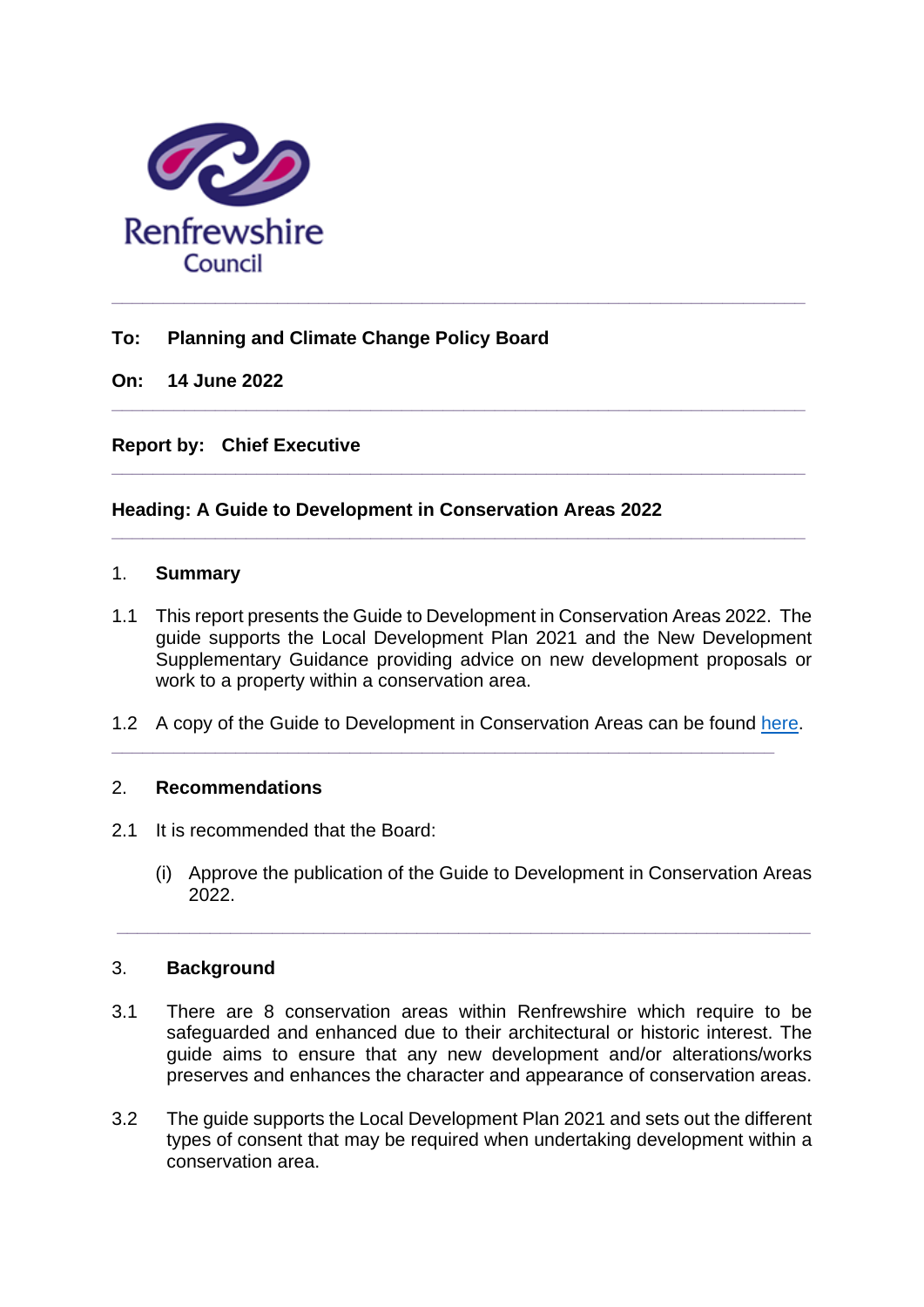It also outlines general advice for new development proposals and/or works as well as setting out overarching conservation area principles.

- 3.3 The guide puts a spotlight on the following areas:
	- New build:
	- Demolition;
	- Extensions;
	- Doors & porches;
	- Windows;
	- Dormers & rooflights;
	- Roofs & chimneys;
	- Garages;
	- Satellite dishes:
	- Boundaries, gardens, drives;
	- Trees;
	- Shopfronts.
- 3.4 The principle messaging in the guide is for preservation and re-use and where there are alterations, additions or changes then these must be sympathetic to the character and appearance of the conservation area.

### **4. Next Steps**

- 4.1 Following approval by the Board, the Guide to Development in Conservation Areas 2022 will be available online at the Council's webpages.
- 4.2 The design advice will become a material consideration in the assessment of new development proposals and works in a conservation area.

**\_\_\_\_\_\_\_\_\_\_\_\_\_\_\_\_\_\_\_\_\_\_\_\_\_\_\_\_\_\_\_\_\_\_\_\_\_\_\_\_\_\_\_\_\_\_\_\_\_\_\_\_\_\_\_\_\_\_\_\_\_\_\_\_\_\_\_**

### **Implications of the Report**

- 1. **Financial** None.
- 2. **HR & Organisational Development** None.
- 3. **Community/Council Planning –** None.
- 4. **Legal** None.
- 5. **Property/Assets** None.
- 6. **Information Technology** None.
- 7. **Equality & Human Rights**
	- (a) The Recommendations contained within this report have been assessed in relation to their impact on equalities and human rights.